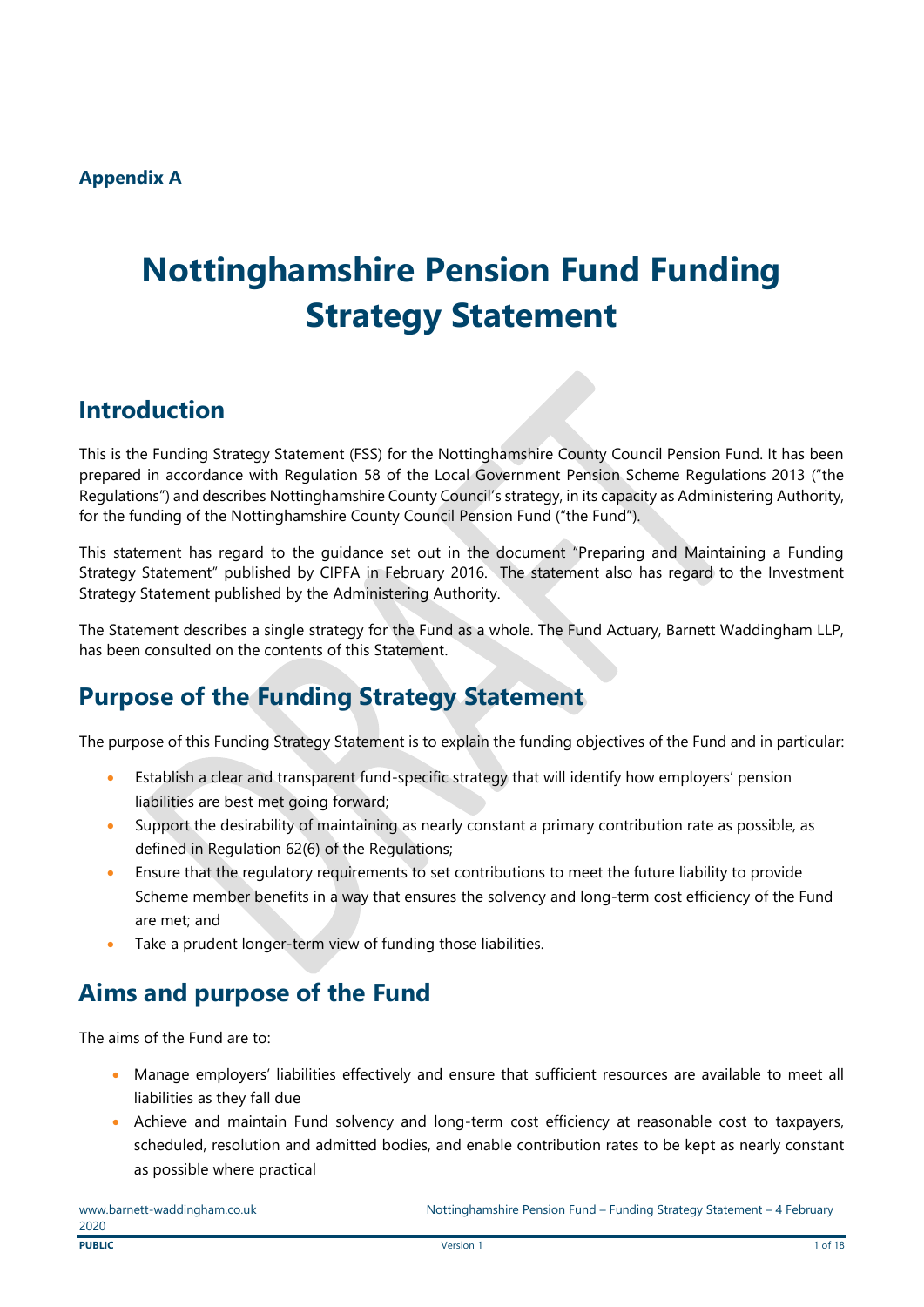• Seek returns on investment within reasonable risk parameters

The purpose of the Fund is to:

- Pay pensions, lump sums and other benefits provided under the Regulations
- Meet the costs associated in administering the Fund
- Receive contributions, transfer values and investment income.

### **Funding objectives**

Contributions are paid to the Fund by Scheme members and the employing bodies to provide for the benefits which will become payable to Scheme members when they fall due.

The funding objectives are to:

- Ensure that pension benefits can be met as and when they fall due over the lifetime of the Fund;
- Ensure the long-term solvency of the Fund;
- Set levels of employer contribution rates to target a 100% funding level over an appropriate time period and using appropriate actuarial assumptions, while taking into account the different characteristics of participating employers;
- Build up the required assets in such a way that employer contribution rates are kept as stable as possible, with consideration of the long-term cost efficiency objective; and
- Adopt appropriate measures/approaches to reduce the risk, as far as possible, to the Fund, other employers and ultimately the taxpayer from an employer defaulting on its pension obligations
- In developing the funding strategy, the administering authority should also have regard to the likely outcomes of the review carried out under Section 13(4)(c) of the Public Service Pensions Act 2013. Section 13(4)(c) requires an independent review of the actuarial valuations of the LGPS funds; this involves reporting on whether the rate of employer contributions set as part of the actuarial valuations are set at an appropriate level to ensure the solvency of the fund and the long-term cost efficiency of the scheme so far as relating to the pension fund. The review also looks at compliance and consistency of the actuarial valuations.

# **Key Parties**

The key parties involved in the funding process and their responsibilities are as follows.

### **The Administering Authority**

The Administering Authority for the Pension Fund is Nottinghamshire County Council. The main responsibilities of the Administering Authority are to:

- Collect employee and employer contributions
- Invest the Fund's assets, while ensuring cash is available to meet liabilities as and when they fall due
- Pay the benefits due to Scheme members
- Take measures to safeguard the Fund against the consequences of employer default
- Manage the actuarial valuation process in conjunction with the Fund Actuary, and enable the Local Pensions Board to review the valuation process as they see fit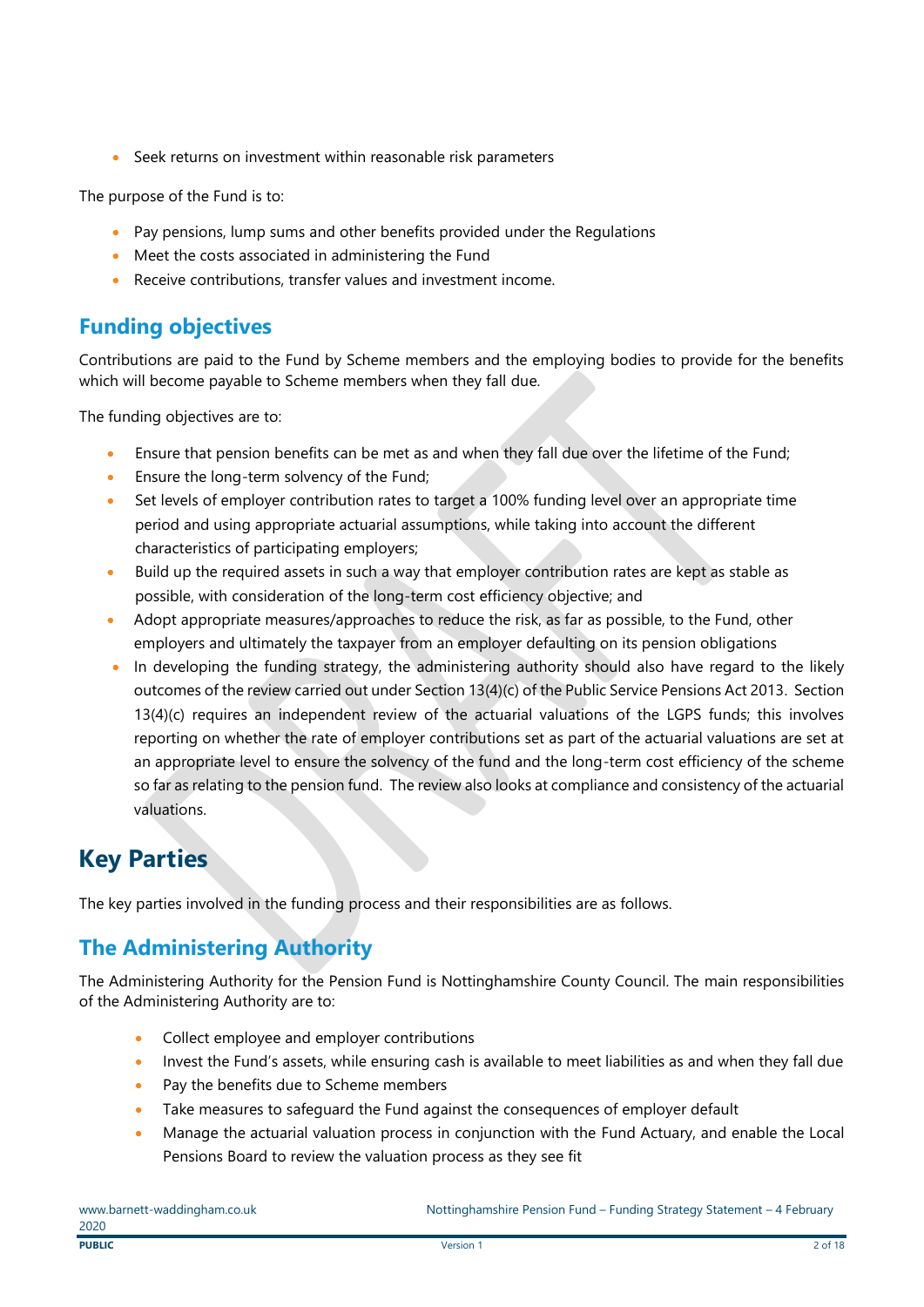- Prepare and maintain this FSS and the Investment Strategy Statement (ISS) after consultation with other interested parties as appropriate
- Monitor all aspects of the Fund's performance and funding
- Effectively manage any potential conflicts of interest arising from its dual role as both Administering Authority and Scheme employer; and
- Enable the Local Pension Board to review the valuation process as they see fit.

### **Scheme Employers**

In addition to the Administering Authority, a number of other Scheme Employers, including Admission Bodies, participate in the Fund. The responsibilities of each Scheme Employer that participates in the Fund, including the Administering Authority, are to:

- Collect employee contributions and pay these together with their own employer contributions certified by the Fund Actuary to the Administering Authority within the statutory timescales, including any exit payments on ceasing participation in the Fund
- Notify the Administering Authority of any new Scheme members and any other membership changes promptly
- Develop a policy on certain discretions and exercise those discretions as permitted under the Regulations
- Meet the costs of any augmentations or other additional costs in accordance with agreed policies and procedures
- Notify the Administering Authority of significant changes in the employer's structure or membership; and

### **Fund Actuary**

The Fund Actuary for the Pension Fund is Barnett Waddingham LLP. The main responsibilities of the Fund Actuary are to:

- Prepare valuations including the setting of employers' contribution rates at a level to ensure Fund solvency and long-term cost efficiency after agreeing assumptions with the administering authority and having regard to the FSS and the Regulations;
- Prepare advice and calculations in connection with bulk transfers and the funding aspects of individual benefit-related matters such as pension strain costs, ill health retirement costs, compensatory added years costs, etc;
- Provide advice and valuations on the exiting of employers from the Fund;
- Provide advice and valuations relating to new employers, including recommending the level of bonds or other forms of security required to protect the Fund against the financial effect of employer default;
- Assist the administering authority in assessing whether employer contributions need to be revised between valuations as permitted or required by the Requlations;
- Ensure that the administering authority is aware of any professional guidance or other professional requirements which may be of relevance to their role in advising the Fund; and
- Advise on other actuarial matters affecting the financial position of the Fund.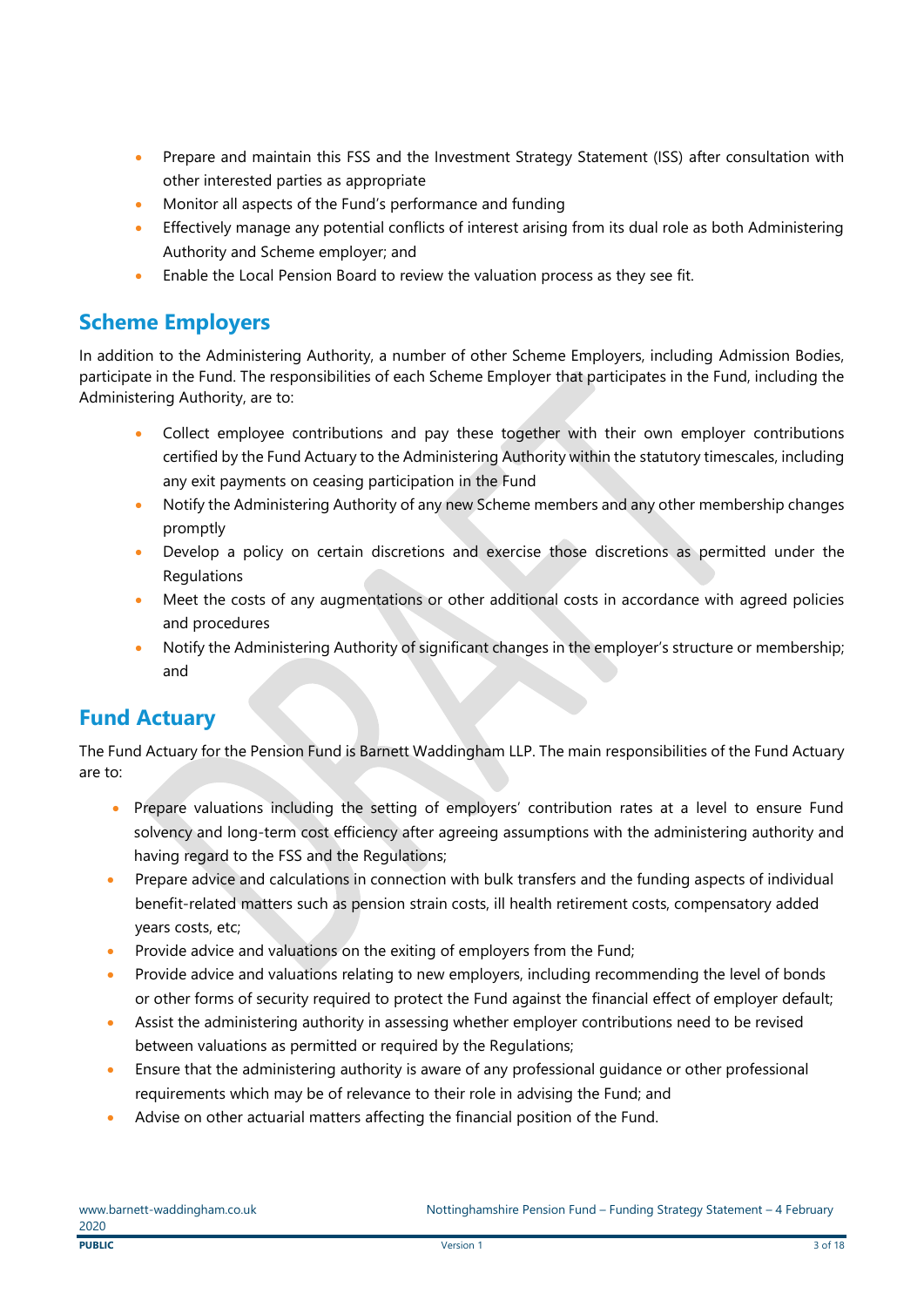# **Solvency Issues, Target Funding Levels and Long-term Cost Efficiency**

### **Funding Strategy**

The factors affecting the Fund's finances are constantly changing, so it is necessary for its financial position and the contributions payable to be reviewed from time to time by means of an actuarial valuation to check that the funding objectives are being met.

The actuarial valuation involves a projection of future cash flows to and from the Fund. The main purpose of the valuation is to determine the level of employers' contributions that should be paid to ensure that the existing assets and future contributions will be sufficient to meet all future benefit payments from the Fund.

The last actuarial valuation was carried out as at 31 March 2019 with the assets of the Fund found to be 93% of the accrued liabilities of the Fund.

### **Funding Method**

The key objective in determining employer's contribution rates is to establish a funding target and then set levels of employer contribution to meet that target over an agreed period.

The funding target is to have sufficient assets in the Fund to meet the accrued liabilities for each employer in the Fund. The funding target may, however, depend on certain employer circumstances and in particular, whether an employer is an "open" employer – one which allows new staff access to the Fund, or a "closed" employer which no longer permits new staff access to the Fund. The expected period of participation by an employer in the Fund may also affect the chosen funding target.

For open employers, the actuarial funding method that is adopted is known as the Projected Unit Funding Method which considers separately the benefits in respect of service completed before the valuation date ("past service") and benefits in respect of service expected to be completed after the valuation date ("future service"). This approach focuses on:

- The past service funding level of the Fund. This is the ratio of accumulated assets to liabilities in respect of past service. It makes allowance for future increases to members' pay for pensions in payment. A funding level in excess of 100 per cent indicates a surplus of assets over liabilities; while a funding level of less than 100 per cent indicates a deficit
- The primary rate which is the level of contributions required from the individual employers which, in combination with employee contributions, is expected to support the cost of benefits accruing in future.

The key feature of this method is that, in assessing the future service cost, the contribution rate represents the cost of one year's benefit accrual.

For closed employers, the funding method adopted is known as the Attained Age Method. The key difference between this method and the Projected Unit Method is that the Attained Age Method assesses the average cost of the benefits that will accrue over the remaining expected working lifetime of active members.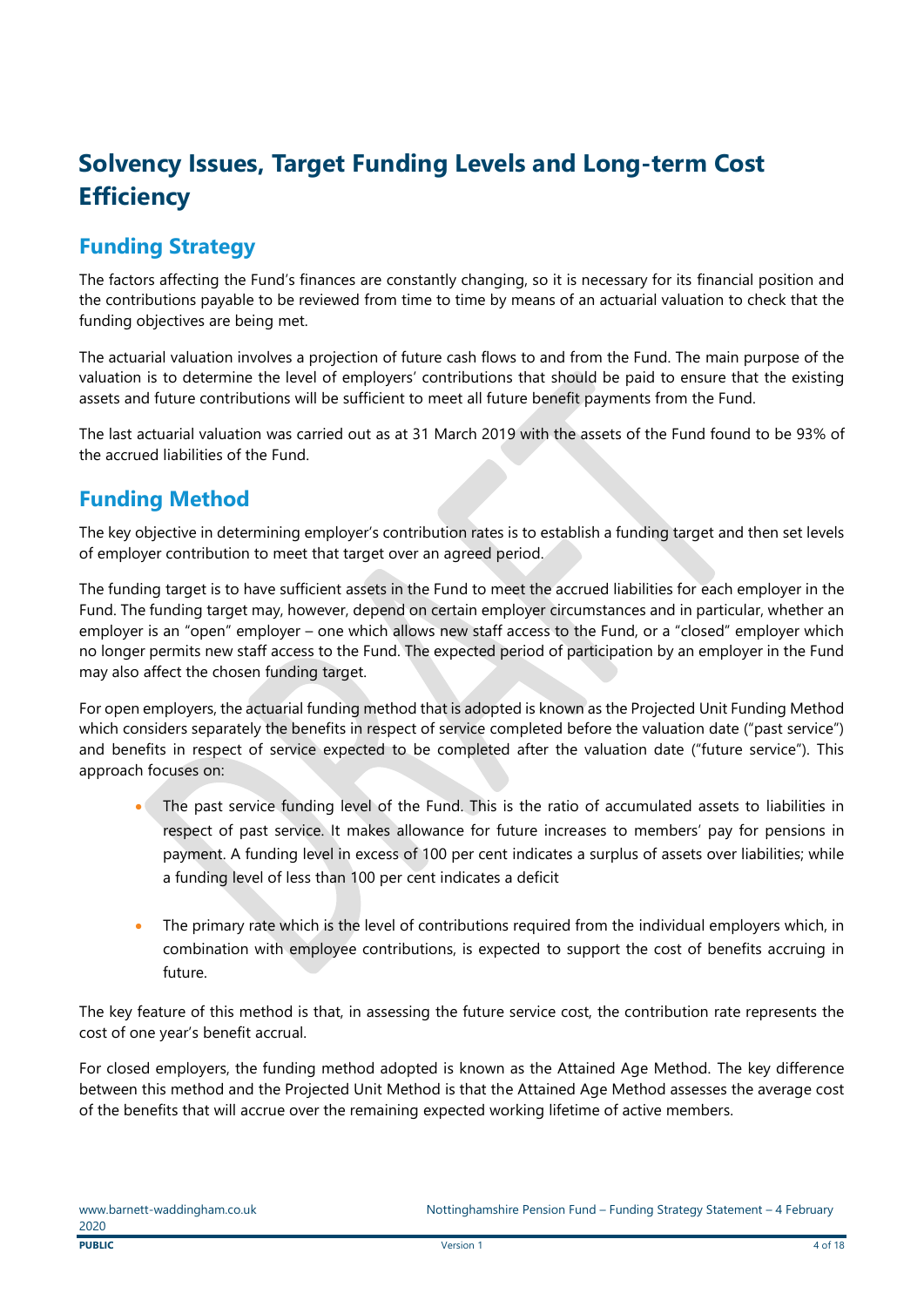## **Valuation Assumptions and Funding Model**

The value of accrued or past service benefits (allowing for future salary and pension increases) are referred to as the past service liabilities, or simply the liabilities.

Using the valuation assumptions set out below, an estimate is made of the future cash flows which will be made to and from the Fund throughout the future lifetime of existing members. These projected cashflows are then discounted using the discount rate which is essentially a calculation of the amount of money which, if invested now, would be sufficient together with the income and growth in the accumulating assets to make these payments in future, using our assumption about investment returns.

This amount is called the present value (or, more simply, the value) of members' benefits. Separate calculations are made in respect of benefits arising in relation to membership before the valuation date (past service) and for membership after the valuation date (future service).

To produce the future cashflows and therefore an estimate of the value of the liabilities, the fund actuary needs to make assumptions about the factors affecting the Fund's future finances such as inflation, salary increases, investment returns, life expectancy and retirements.

The assumptions adopted at the valuation can therefore be considered as:

- The demographic assumptions which are essentially estimates of the likelihood of benefits and contributions being paid
- The financial assumptions which will determine the estimates of the amount of benefits and contributions payable and their current or present value. The base market statistics used for the financial assumptions are smoothed around the valuation date so that the market conditions used are the average of the daily observations over the three months before and the three months after the valuation date.

A summary of the key assumptions is included in the following table and can be found in the actuarial valuation report as at 31 March 2019. Further details regarding the derivation of these assumptions can be found in the Fund Actuary's initial results and assumptions advice to the Fund dated 7 October 2019.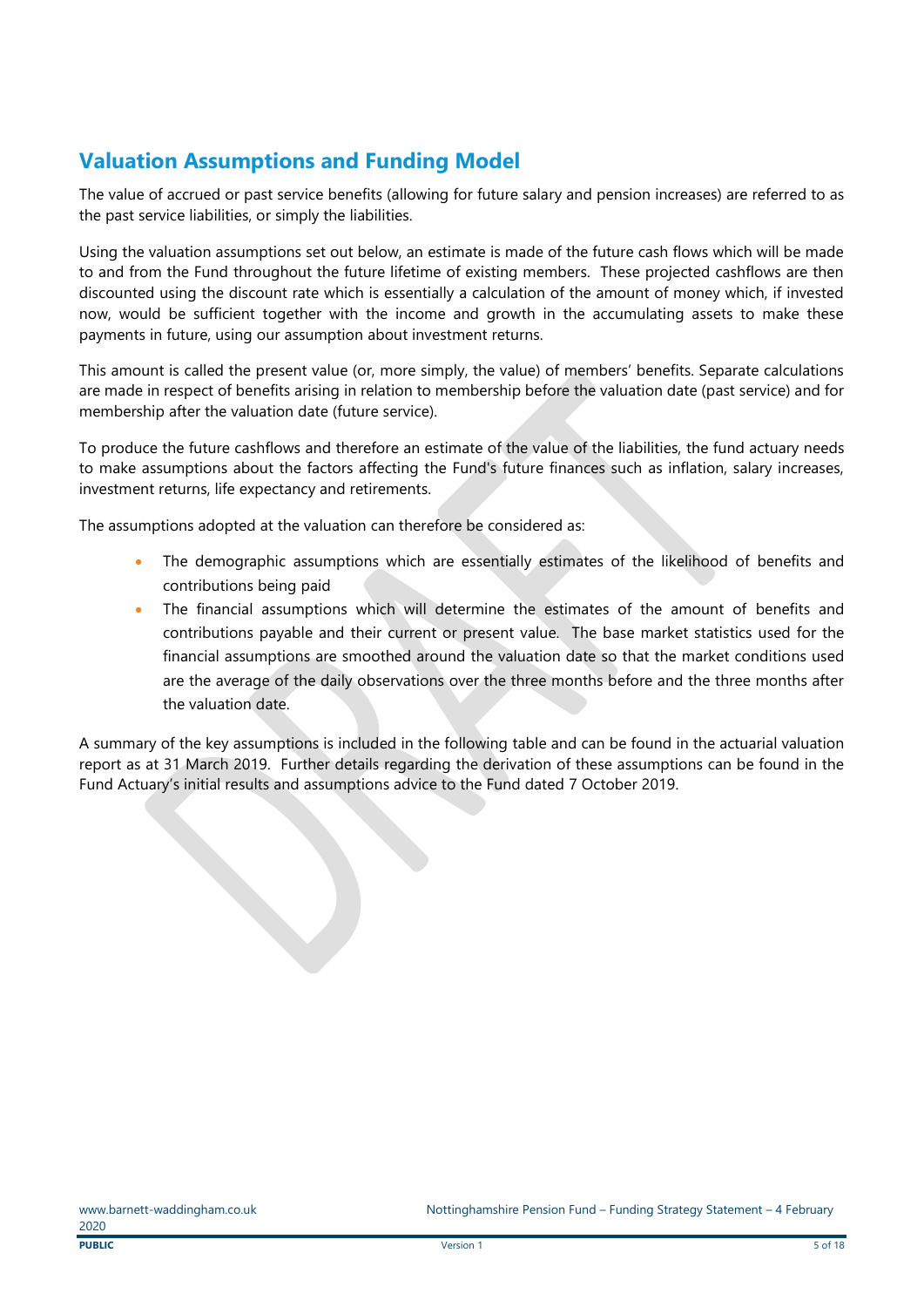| <b>Assumption</b>            | <b>Derivation</b>                                                                                                                                                                                                                | Value at 31 March 2019 |
|------------------------------|----------------------------------------------------------------------------------------------------------------------------------------------------------------------------------------------------------------------------------|------------------------|
| Future Price Inflation (RPI) | Smoothed 20-year point on the Bank<br>of England implied Retail Price Index<br>inflation curve as at 31 March 2019                                                                                                               | 3.6% p.a.              |
| Future Price Inflation (CPI) | RPI less 1.0% per annum to reflect the<br>differences in the indices                                                                                                                                                             | 2.6% p.a.              |
| Salary increases             | Assumed to be in line with CPI plus<br>$1.0\%$ p.a.                                                                                                                                                                              | 3.6% p.a.              |
| Discount rate                | Based on the long-term investment<br>strategy of the Fund, with deductions<br>for expenses and prudence                                                                                                                          | 4.8% p.a.              |
| Post-retirement mortality    | S3PA tables with a multiplier of 110%<br>for males and 105% for females,<br>projected into the future with the<br>2018 CMI Model with a long-term rate<br>of improvement of 1.25% p.a. and<br>initial addition parameter of 0.5% | n/a                    |

The assumption for RPI was reviewed following the Chancellor's November 2020 announcement on the reform of RPI. From 31 March 2021 RPI inflation is assumed to be 0.4% p.a. lower than the 20-year point on the inflation curve. This adjustment accounts for both the shape of the curve in comparison to the Fund's liability profile and the view that investors are willing to accept a lower return on investments to ensure inflation linked returns.

The assumption for CPI was also reviewed in light of the Chancellor's announcement on the reform of RPI mentioned above. From 31 March 2021 CPI inflation is assumed to be 0.4% p.a. lower than the RPI assumption (i.e. a total of 0.8% p.a. below the 20-year point on the Bank of England implied RPI inflation curve). This reflects the anticipated reform of RPI inflation from 2030 following the UK Statistics Authority's proposal to change how RPI is calculated to bring it in line with the Consumer Prices Index including Housing costs (CPIH). This assumption will be reviewed at future valuations and the difference between RPI and CPI is expected to move towards 0.0% p.a. as we get closer to 2030.

#### **Future Investment Returns/Discount Rate**

To determine the value of accrued liabilities and derive future contribution requirements it is necessary to discount future payments to and from the Fund to present day values. The discount rate that is adopted will depend on the funding target adopted for each employer.

For open employers, the discount rate that is applied to all projected liabilities reflects a prudent estimate of the rate of investment return that is expected to be earned from the underlying investment strategy by considering average market yields in the six months straddling the valuation date. The discount rate so determined may be referred to as the "ongoing" discount rate.

For closed employers, an adjustment may be made to the discount rate in relation to the remaining liabilities, once all active members are assumed to have retired if at that time (the projected "termination date"), the employer becomes an exiting employer under Regulation 64. The Fund Actuary may incorporate such an adjustment after consultation with the Administering Authority.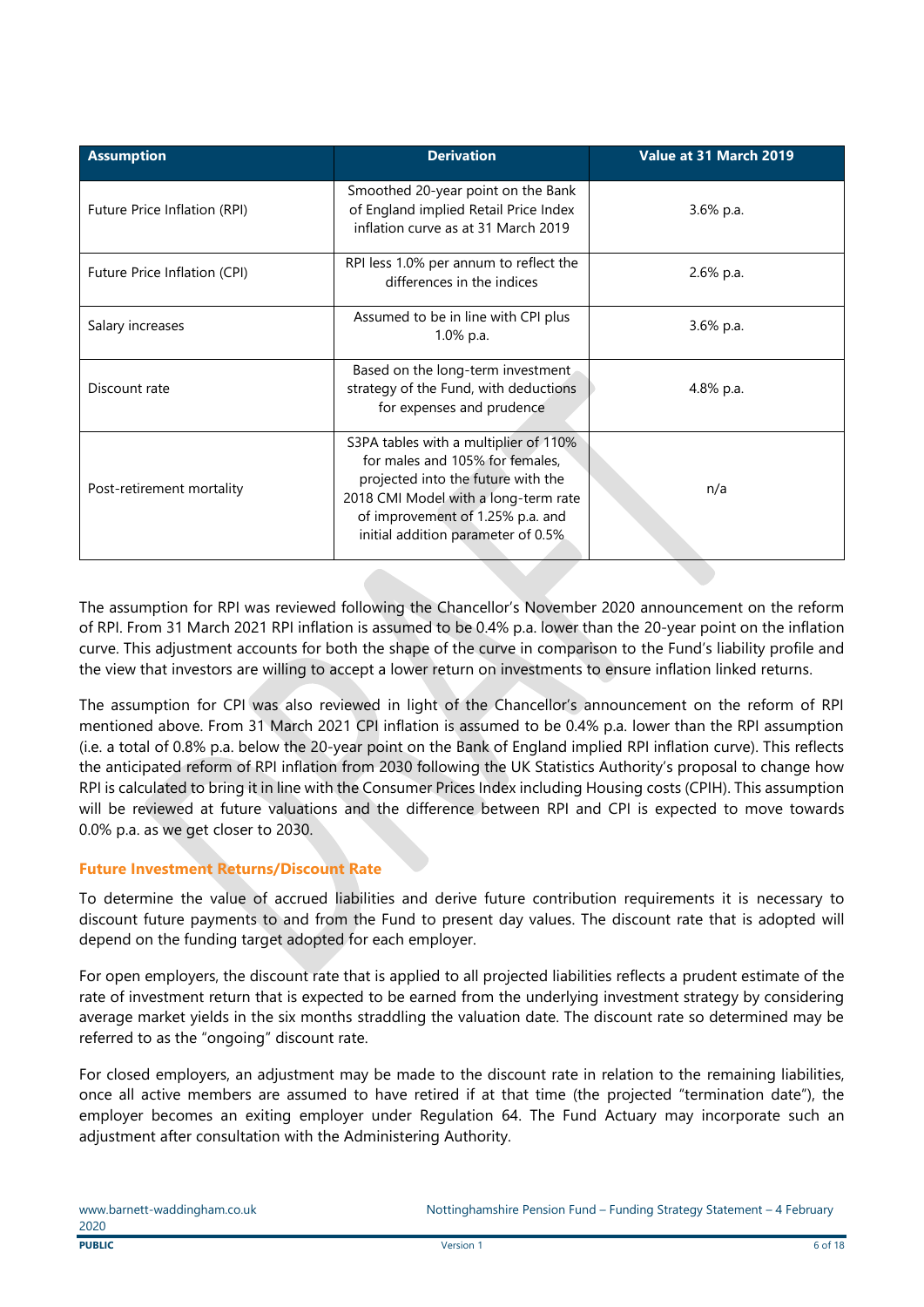The adjustment to the discount rate for closed employers is to set a higher funding target at the projected termination date, so that there are sufficient assets to fund the remaining liabilities on a "minimum risk" rather than on an ongoing basis. The aim is to minimise the risk of deficits arising after the termination date.

Further details of the assumptions adopted are included in the Fund's 2019 valuation report.

#### **Asset Valuation**

- For the purposes of the valuation, the asset value used is the market value of the accumulated Fund at the valuation date adjusted to reflect average market conditions during the six months straddling the valuation date. This is referred to as the smoothed asset value and is calculated as a consistent approach to the valuation of the liabilities.
- The Fund's assets are allocated to employers at an individual level by allowing for actual Fund returns achieved on the assets and cashflows paid into and out of the Fund in respect of each employer (e.g. contributions received, and benefits paid).

#### **McCloud/Sargeant judgement and cost cap**

The 2016 national Scheme valuation was used to determine the results of HM Treasury's (HMT) employer cost cap mechanism for the first time. The HMT cost cap mechanism was brought in after Lord Hutton's review of public service pensions with the aim of providing protection to taxpayers and employees against unexpected changes (expected to be increases) in pension costs. The cost control mechanism only considers "member costs". These are the costs relating to changes in assumptions made to carry out valuations relating to the profile of the Scheme members; e.g. costs relating to how long members are expected to live for and draw their pension. Therefore, assumptions such as future expected levels of investment returns and levels of inflation are not included in the calculation, so have no impact on the cost management outcome.

The 2016 HMT cost cap valuation revealed a fall in these costs and therefore a requirement to enhance Scheme benefits from 1 April 2019. However, as a funded Scheme, the LGPS also had a cost cap mechanism controlled by the Scheme Advisory Board (SAB) in place and HMT allowed SAB to put together a package of proposed benefit changes in order for the LGPS to no longer breach the HMT cost cap. These benefit changes were due to be consulted on with all stakeholders and implemented from 1 April 2019.

However, on 20 December 2018 there was a judgement made by the Court of Appeal which resulted in the Government announcing their decision to pause the cost cap process across all public service schemes. This was in relation to two employment tribunal cases which were brought against the Government in relation to possible discrimination in the implementation of transitional protection following the introduction of the reformed 2015 public service pension schemes from 1 April 2015. Transitional protection enabled some members to remain in their pre-2015 schemes after 1 April 2015 until retirement or the end of a pre-determined tapered protection period. The claimants challenged the transitional protection arrangements on the grounds of direct age discrimination, equal pay and indirect gender and race discrimination.

The first case (McCloud) relating to the Judicial Pension Scheme was ruled in favour of the claimants, while the second case (Sargeant) in relation to the Fire scheme was ruled against the claimants. Both rulings were appealed and as the two cases were closely linked, the Court of Appeal decided to combine the two cases. In December 2018, the Court of Appeal ruled that the transitional protection offered to some members as part of the reforms amounts to unlawful discrimination. On 27 June 2019 the Supreme Court denied the Government's request for an appeal in the case. A remedy is still to be either imposed by the Employment Tribunal or negotiated and applied to all public service schemes, so it is not yet clear how this judgement may affect LGPS members' past or future service benefits. It has, however, been noted by Government in its 15 July 2019 statement that it expects to have to amend all public service schemes, including the LGPS.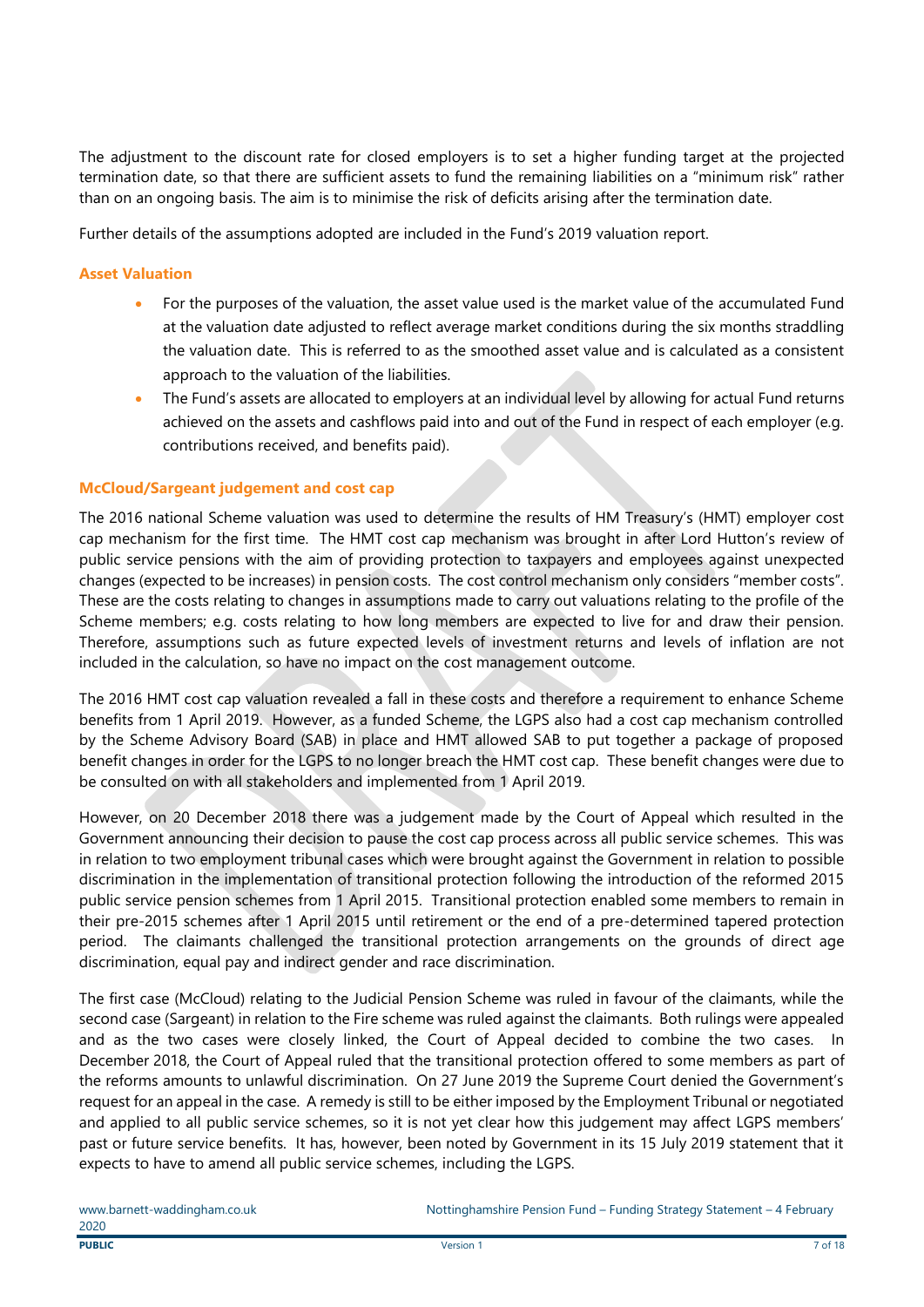On 16 July 2020, the Government published a consultation on the proposed remedy to be applied to LGPS benefits and at the same time announced the unpausing of the 2016 cost cap process which will take into account the remedy for the McCloud and Sargeant judgement. The consultation closed on 8 October 2020 and the final remedy will only be known after the consultation responses have been reviewed and a final set of remedial Regulations are published, which are expected.

At the time of drafting this FSS, it is still unclear how this will affect current and future LGPS benefits. As part of the Fund's 2019 valuation, in order to mitigate the risk of member benefits being uplifted and becoming more expensive, the potential impact of McCloud was covered by the prudence allowance in the discount rate assumption. As the remedy is still to be agreed the cost cannot be calculated with certainty, however, the Fund Actuary expects it is likely to be less than the impact of reducing the discount rate assumption by 0.1% p.a.

#### **Guaranteed Minimum Pension (GMP) indexation and equalisation**

As part of the restructuring of the state pension provision, the government needs to consider how public service pension payments should be increased in future for members who accrued a guaranteed minimum pension (GMP) from their public service pension scheme and expect to reach State Pension Age (SPA) post-December 2018. In addition, a resulting potential inequality in the payment of public service pensions between men and women needs to be addressed. Information on the current method of indexation and equalisation of public service pension schemes can be found [at](https://www.gov.uk/government/consultations/indexation-and-equalisation-of-gmp-in-public-service-pension-schemes/consultation-on-indexation-and-equalisation-of-gmp-in-public-service-pension-schemes) https://www.gov.uk/government/consultations/indexation-andequalisation-of-gmp-in-public-service-pension-schemes/consultation-on-indexation-and-equalisation-of-gmpin-public-service-pension-schemes.

On 22 January 2018, the Government published the outcome to its *Indexation and equalisation of GMP in public service pension schemes* consultation, concluding that the requirement for public service pension schemes to fully price protect the GMP element of individuals' public service pension would be extended to those individuals reaching SPA before 6 April 2021. HMT published a Ministerial Direction on 4 December 2018 to implement this outcome, with effect from 6 April 2016. Details of this outcome and the Ministerial Direction can be found a[thttps://www.gov.uk/government/publications/indexation-of-public-service-pensions.](https://www.gov.uk/government/publications/indexation-of-public-service-pensions)

On 7 October 2020, the government published its Public Service Pensions: Guaranteed Minimum Pension Indexation consultation. The consultation was published to seek views on a proposal to extend the current interim solution beyond 5 April 2021 for dealing with GMP indexation in public service pension schemes, including the LGPS. The consultation closed on 30 December 2020 and an outcome is awaited.

The 2019 valuation assumption for GMP is that the Fund will pay limited increases for members that have reached SPA by 6 April 2016, with the Government providing the remainder of the inflationary increase. For members that reach SPA after this date, it is assumed that the Fund will be required to pay the entire inflationary increase.

### **Deficit Recovery/Surplus Amortisation Periods**

Whilst one of the funding objectives is to build up sufficient assets to meet the cost of benefits as they accrue, it is recognised that at any particular point in time, the value of the accumulated assets will be different from the value of accrued liabilities, depending on how the actual experience of the Fund differs from the actuarial assumptions. Accordingly, the Fund will normally either be in surplus or in deficit.

Where the actuarial valuation reveals a deficit in respect to a particular employer then the levels of required employer contributions will include an adjustment to fund the deficit over a specified period. Each employer's recovery period is considered individually unless they are part of a pool (see Pooling of Individual Employers). Past service deficit contributions are generally paid as monetary amounts but may be paid as a percentage of payroll, subject to the Administering Authority agreeing this approach. The maximum deficit recovery period is 20 years.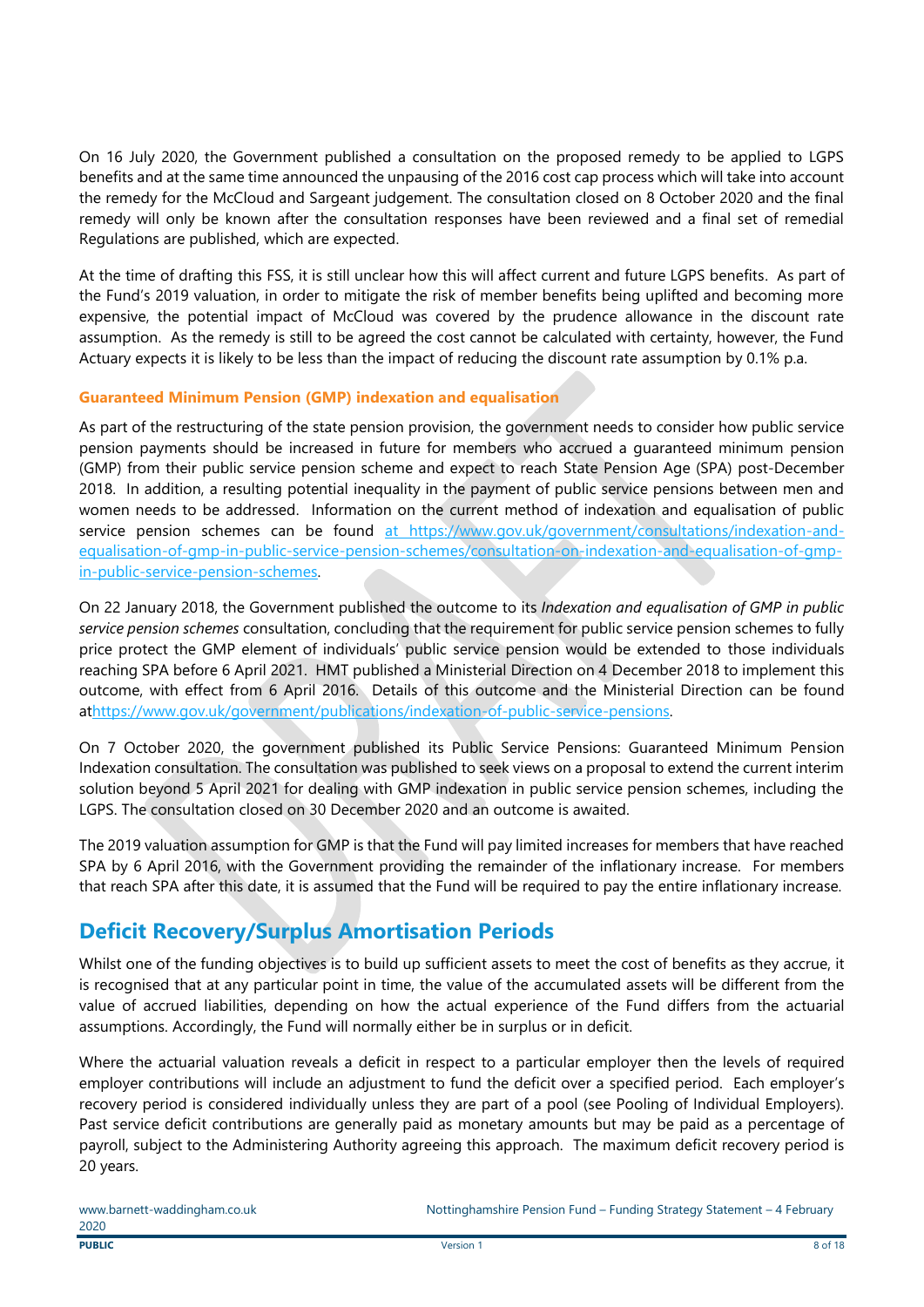Where an employer's funding position has improved in the inter-valuation period, but the employer is still in deficit, the employer may be required to maintain the previous total contribution level so that the expected deficit recovery period reduces.

Incremental phasing-in (stepping) of contribution increases may be considered for some employer types where proposed increases are large, with target rates to be achieved in no more than 3 years. Where stepping is agreed to, employers are instructed that the difference between the employer contributions with stepping and the employer contributions without stepping will need to be repaid later in the recovery period.

Employers in surplus on their funding method will generally pay the future service rate although the surplus may be released back to the employer through an adjustment to their contribution rate. The Fund Actuary will consider each employer separately when deciding whether surplus amortisation is appropriate.

### **Pooling of Individual Employers**

The general policy of the Fund is that each individual employer should be responsible for the costs of providing pensions for its own employees who participate in the Fund. Accordingly, contribution rates are set for individual employers to reflect their own particular circumstances.

However, certain groups of individual employers are pooled for the purposes of determining contribution rates to recognise common characteristics or where the number of Scheme members is small.

The main purpose of pooling is to produce more stable employer contribution levels in the longer term whilst recognising that ultimately there will be some level of cross-subsidy of pension cost amongst pooled employers.

Currently, other than Scheme employers that are already legally connected, there are the following pools:

- Small Scheduled Bodies pool
- Grouped Admission Bodies pool
- Fund Academies pool

# **New employers joining the Fund**

When a new employer joins the Fund, the Fund Actuary is required to set the contribution rates payable by the new employer and allocate a share of Fund assets to the new employer as appropriate. The most common types of new employers joining the Fund are admission bodies and new academies. These are considered in more detail below.

### **Admission bodies**

New admission bodies in the Fund are commonly a result of a transfer of staff from an existing employer in the Fund to another body (for example as part of a transfer of services from a council or academy to an external provider under Schedule 2 Part 3 of the Regulations). Typically, these transfers will be for a limited period (the contract length), over which the new admission body employer is required to pay contributions into the Fund in respect of the transferred members.

#### **Funding at start of contract**

Generally, when a new admission body joins the Fund, they will become responsible for all the pensions risk associated with the benefits accrued by transferring members and the benefits to be accrued over the contract length. This is known as a full risk transfer. In these cases, it may be appropriate that the new admission body is allocated a share of Fund assets equal to the value of the benefits transferred, i.e. the new admission body starts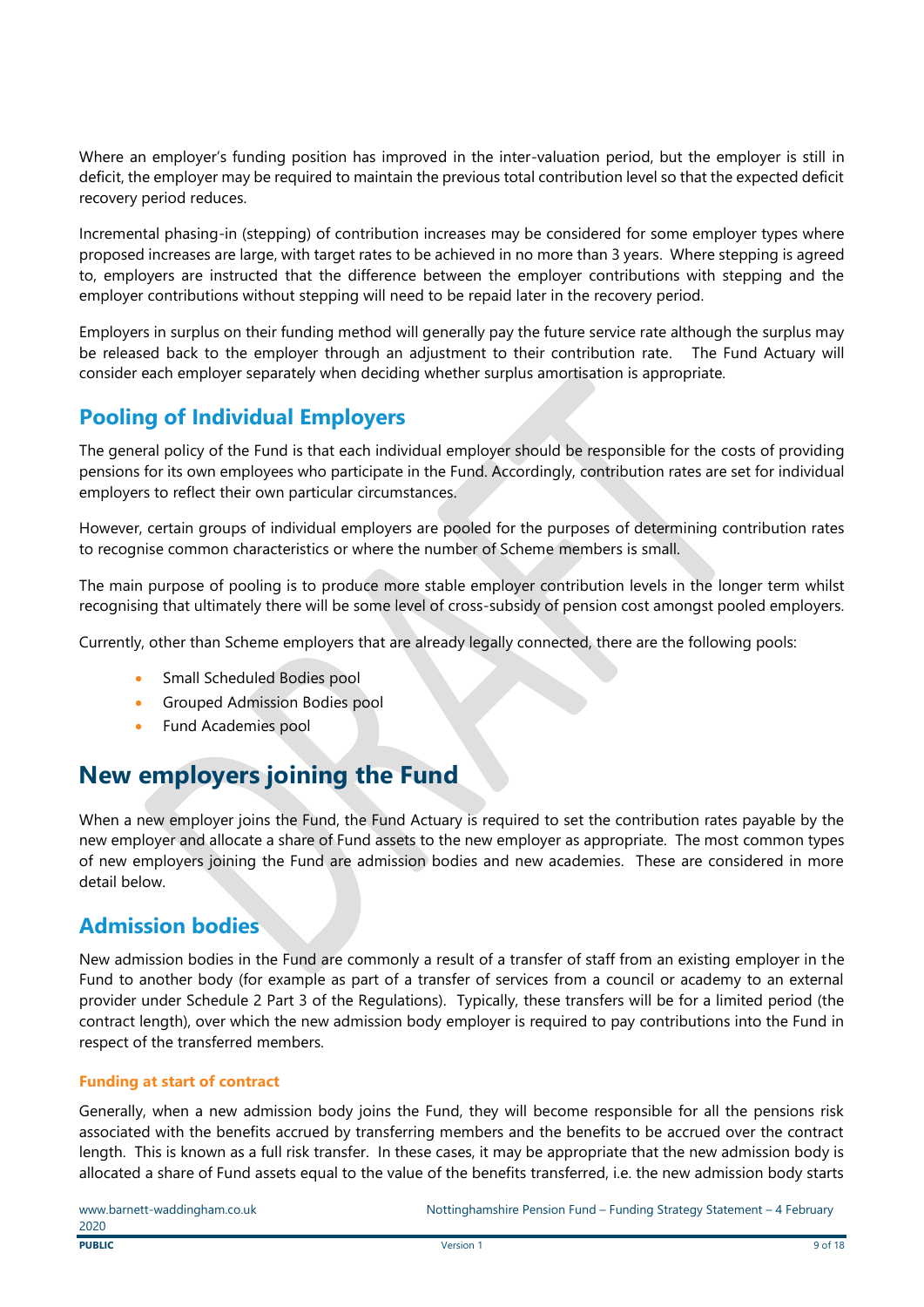off on a fully funded basis. This is calculated on the relevant funding basis and the opening position may be different when calculated on an alternative basis (e.g. on an accounting basis).

However, there may be special arrangements made as part of the contract such that a full risk transfer approach is not adopted. In these cases, the initial assets allocated to the new admission body will reflect the level of risk transferred and may therefore not be on a fully funded basis or may not reflect the full value of the benefits attributable to the transferring members.

#### **Contribution rate**

The contribution rate may be set on an open or a closed basis. Where the funding at the start of the contract is on a fully funded basis then the contribution rate will represent the primary rate only; where there is a deficit allocated to the new admission body then the contribution rate will also incorporate a secondary rate with the aim of recovering the deficit over an appropriate recovery period.

Depending on the details of the arrangement, for example if any risk sharing arrangements are in place, then additional adjustments may be made to determine the contribution rate payable by the new admission body. The approach in these cases will be bespoke to the individual arrangement.

#### **Security**

To mitigate the risk to the Fund that a new admission body will not be able to meet its obligations to the Fund in the future, the new admission body may be required to put in place a bond in accordance with Schedule 2 Part 3 of the Regulations, if required by the letting authority and administering authority.

If, for any reason, it is not desirable for a new admission body to enter into a bond, the new admission body may provide an alternative guarantee in a form satisfactory to the administering authority.

#### **New academies**

When a school converts to academy status, the new academy (or the sponsoring multi-academy trust) becomes a Scheme employer in its own right.

#### **Funding at start**

On conversion to academy status, the new academy will be allocated assets based on the active cover of the relevant local authority at the conversion date. The active cover approach is based on the funding level of the local authority's active liabilities, after fully funding the local authority's deferred and pensioner liabilities.

The deficit is transferred to the Academy pool and the new academy will become part of the Academy pool and will be allocated assets based on the funding level of the pool at the conversion date.

#### **Contribution rate**

The contribution rate payable when a new academy joins the Fund will be in line with the contribution rate certified for the Academy pool at the 2019 valuation.

### **Contribution reviews between actuarial valuations**

It is anticipated for most Scheme employers that the contribution rates certified at the formal actuarial valuation will remain payable for the period of the rates and adjustments certificate. However, there may be circumstances where a review of the contribution rates payable by an employer (or a group of employers) under Regulation 64A is deemed appropriate by the administering authority.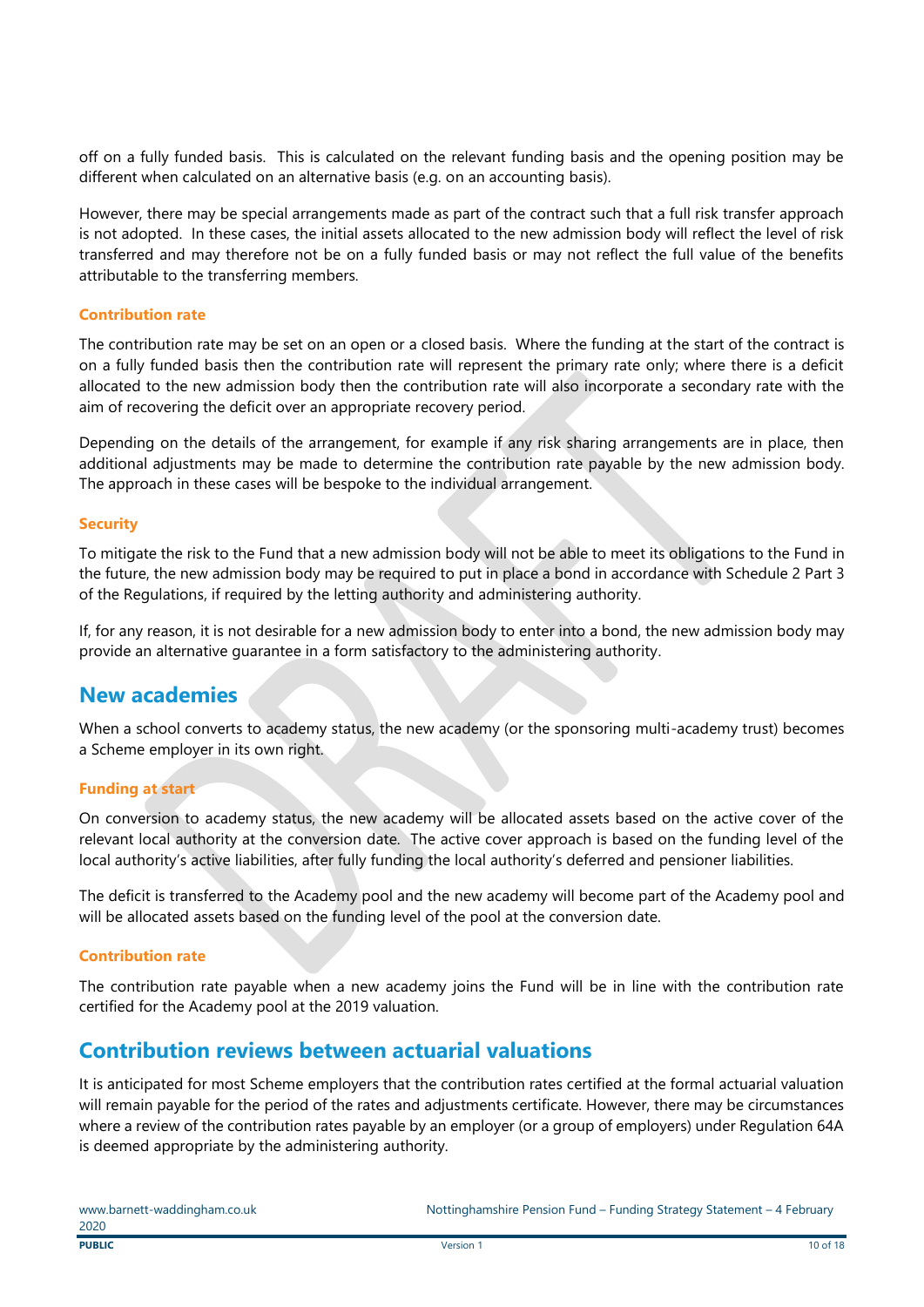A contribution review may be requested by an employer or be required by the administering authority. The review may only take place if one of the following conditions are met:

(i) it appears likely to the administering authority that the amount of the liabilities arising or likely to arise has changed significantly since the last valuation;

(ii) it appears likely to the administering authority that there has been a significant change in the ability of the Scheme employer or employers to meet the obligations of employers in the Scheme; or

(iii) a Scheme employer or employers have requested a review of Scheme employer contributions and have undertaken to meet the costs of that review. A request under this condition can only be made if there has been a significant change in the liabilities arising or likely to arise and/or there has been a significant change in the ability of the Scheme employer to meet its obligations to the Fund.

Guidance on the administering authority's approach considering the appropriateness of a review and the process in which a review will be conducted is set out the Fund's separate Contribution review policy which is attached. This includes details of the process that should be followed where an employer would like to request a review.

Once a review of contribution rates has been agreed, unless the impact of amending the contribution rates is deemed immaterial by the Fund Actuary, then the results of the review will be applied with effect from the agreed review date, regardless of the direction of change in the contribution rates.

Note that where a Scheme employer seems likely to exit the Fund before the next actuarial valuation then the administering authority can exercise its powers under Regulation 64(4) to carry out a review of contributions with a view to providing that assets attributable to the Scheme employer are equivalent to the exit payment that will be due from the Scheme employer. These cases do not fall under the separate contribution review policy.

With the exception of any cases falling under Regulation 64(4), the administering authority will not accept a request for a review of contributions where the effective date is within 12 months of the next rates and adjustments certificate.

### **Cessation Valuations**

When a Scheme employer exits the Fund and becomes an exiting employer, as required under the Regulations the Fund Actuary will be asked to carry out an actuarial valuation in order to determine the liabilities in respect of the benefits held by the exiting employer's current and former employees. The Fund Actuary is also required to determine the exit payment due from the exiting employer to the Fund or the exit credit payable from the Fund to the exiting employer.

Any deficit in the Fund in respect of the exiting employer will be due to the Fund as a single lump sum payment, unless it is agreed by the administering authority and the other parties involved that an alternative approach is permissible. For example:

- It is agreed with the administering authority that the exit payment can be spread over some agreed period;
- the assets and liabilities relating to the employer will transfer within the Fund to another participating employer; or
- the employer's exit is deferred subject to agreement with the administering authority, for example if it intends to offer Scheme membership to a new employee within the following three years.

Further details are given below.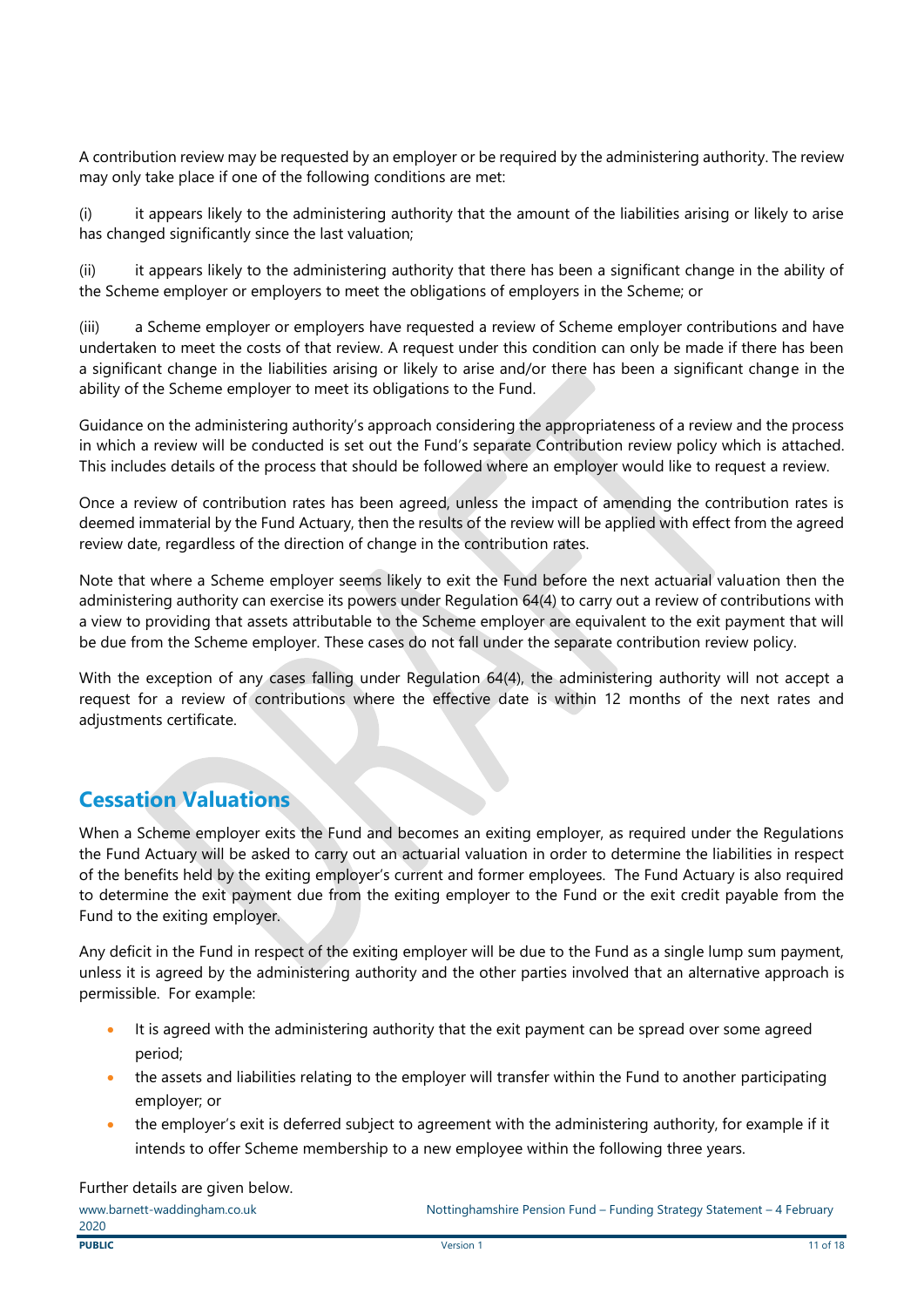#### Managing exit payments

Where a cessation valuation reveals a deficit and an exit payment is due, the expectation is that the employer settles this debt immediately through a single cash payment. However, should it not be possible for the employer to settle this amount, providing the employer puts forward sufficient supporting evidence to the administering authority, the administering authority may agree a deferred debt agreement (DDA) with the employer under Regulation 64(7A) or a debt spreading agreement (DSA) under Regulation 64B.

Under a DDA, the exiting employer becomes a deferred employer in the Fund (i.e. they remain as a Scheme employer but with no active members) and remains responsible for paying the secondary rate of contributions to fund their deficit. The secondary rate of contributions will be reviewed at each actuarial valuation until the termination of the agreement.

Under a DSA, the cessation debt is crystallised and spread over a period deemed reasonable by the administering authority having regard to the views of the Fund Actuary.

Whilst a DSA involves crystallising the cessation debt and the employer's only obligation is to settle this set amount, in a DDA the employer remains in the Fund as a Scheme employer and is exposed to the same risks (unless agreed otherwise with the administering authority) as active employers in the Fund (e.g. investment, interest rate, inflation, longevity and regulatory risks) meaning that the deficit will change over time.

Guidance on the administering authority's policy for entering into, monitoring, and terminating a DDA or DSA is set out in the Fund's separate DSA and DDA policies document attached. This includes details of when a DDA or a DSA may be permitted and the information required from the employer when putting forward a request for a DDA or DSA.

Similarly, any surplus in the Fund in respect of the exiting employer may be treated differently to an exit credit, subject to the agreement between the relevant parties and any legal documentation.

In assessing the financial position on termination, the Fund Actuary may adopt a discount rate and adopt different assumptions from those used at the previous funding valuation in order to protect the other employers in the Fund from having to fund any future deficits which may arise from the liabilities that will remain in the Fund.

For example, if there is no guarantor in the Fund willing to accept responsibility for the residual liabilities of the exiting employer, then those liabilities are likely to be assessed on a "minimum risk" basis leading to a higher exit payment being required from (or lower exit credit being paid to) the employer, in order to extinguish their liabilities to the Fund and to reduce the risk of these liabilities needing to be met by other participating employers in future.

The cessation valuation of the liabilities attempts to ensure there are sufficient assets to meet all the liabilities over time. In the event that the assets of a ceased employer are insufficient to meet all the employer's residual liabilities then these liabilities will fall to the ceding employer who originally awarded the contract.

### **Exit credits**

MHCLG made an amendment to the 2018 Regulations which came into force on 20 March 2020, with effect from 14 May 2018. These regulations enable administering authorities to determine at their absolute discretion the amount of any exit credit payment due having regard to the following relevant considerations:-

- The extent to which the employer's assets are in excess of its liabilities
- The proportion of the excess of assets which has arisen because of the value of employer's contributions
- Any representations made by the exiting employer and its letting authority/guarantor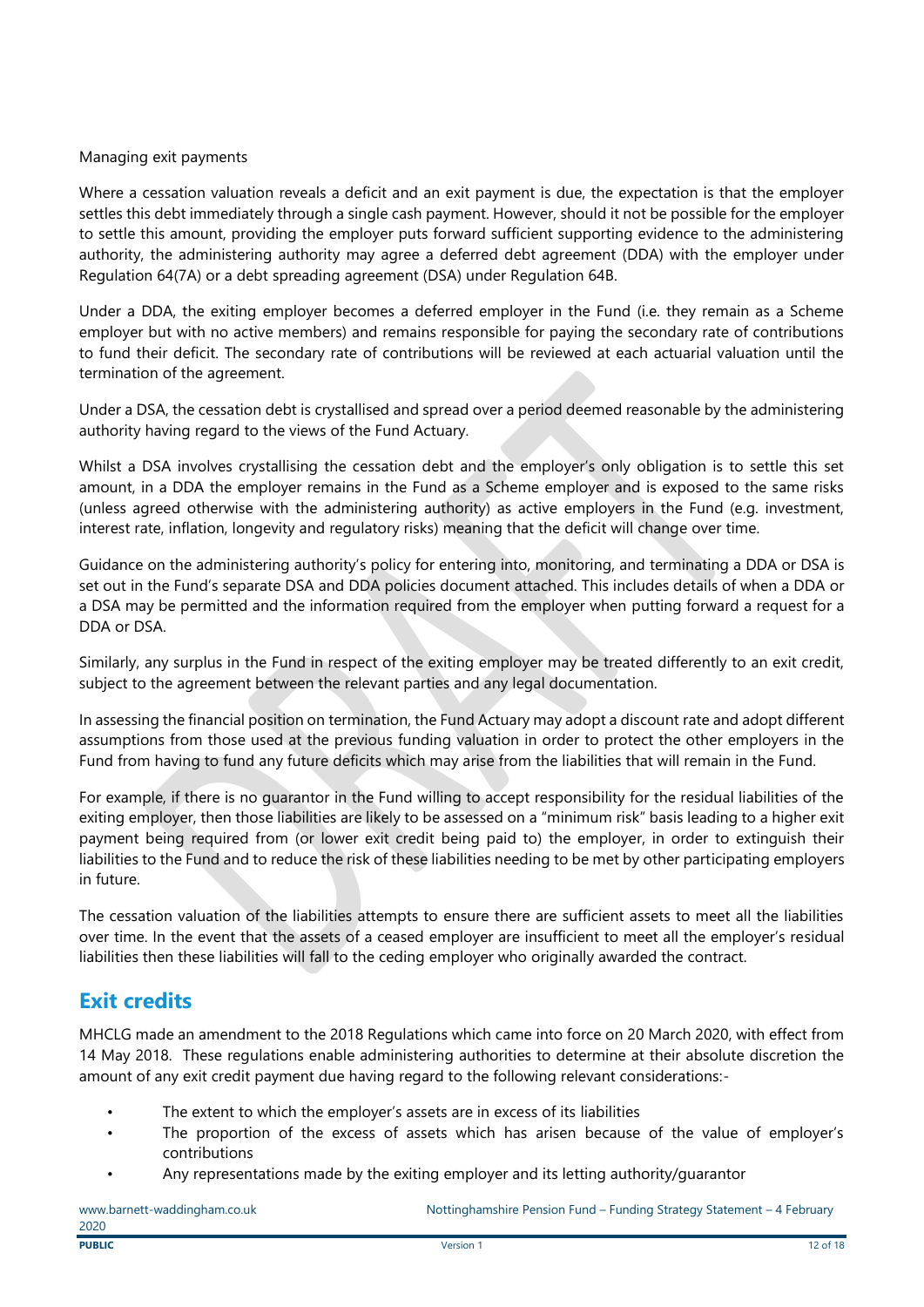#### Any other relevant factors.

Nottinghamshire County Council Pension Fund's approach aims to protect the interests of the members and employers as a whole and will apply the following approach to the payment of exit credits.

#### **The extent to which the employer's assets are in excess of its liabilities**

The Fund's Actuary will calculate the assets and liabilities relevant to the exiting employer. The approach will depend on the specific details surrounding the employer's cessation scenario. Further details of the most likely approach are given in the section "Cessation Valuations"

#### **The proportion of the excess of assets which has arisen because of the value of employer's contributions**

Any employer who cannot demonstrate that they have been exposed to underfunding risk during their participation in the Fund will not be entitled to an exit credit payment. This will include the majority of "passthrough" arrangements. This is on the basis that these employers would not have been asked to pay an exit payment had a deficit existed at the time of exit, and therefore it is not appropriate to pay an exit credit if there is a surplus.

On the other hand, if an employer commenced fully funded and was liable for any deficits arising as a result of adverse experience (for example, investment returns less than anticipated) then this employer has borne risk and so an exit debt or credit would be payable on exit.

Any exit payment will be limited to the total contributions paid over the period of participation into the Fund.

#### **Any representations made by the exiting employer and its letting authority/guarantor and any other relevant factors.**

Under the Regulations, the administering authority has the discretion to take into account any other relevant factors in the calculation of any exit credit payable and will seek legal advice where appropriate.

The administering authority will pay out any exit credits within six months of the cessation date where possible. A longer time may be agreed between the administering authority and the exiting employer where necessary. If the employer does not provide all the relevant information to the administering authority within one month of the cessation date the administering authority will not be able to guarantee payment within six months of the cessation date.

# **Links to Investment Policy**

The investment strategy and the funding strategy are linked by the strategic asset allocation of the Fund, which has been set following advice from the Fund's investment advisor and with regard, amongst other considerations, the maturity profile of the Fund.

The actuarial valuation involves a projection of future cashflows from the Fund and these cashflows are discounted to the current time, using the discount rate, to obtain a single figure for the value of the past service liabilities. This figure is the amount of money, which if invested now, would be sufficient to make those payments in future provided that the assumptions made during the valuation were borne out in practice (in particular, if the future investment return was equal to the discount rate used).

The discount rate is based on the expected long-term future investment return, using the long-term strategic allocation set out in the Investment Strategy Statement, with a deduction for expenses and for prudence. This ensures consistency between the funding strategy and investment strategy.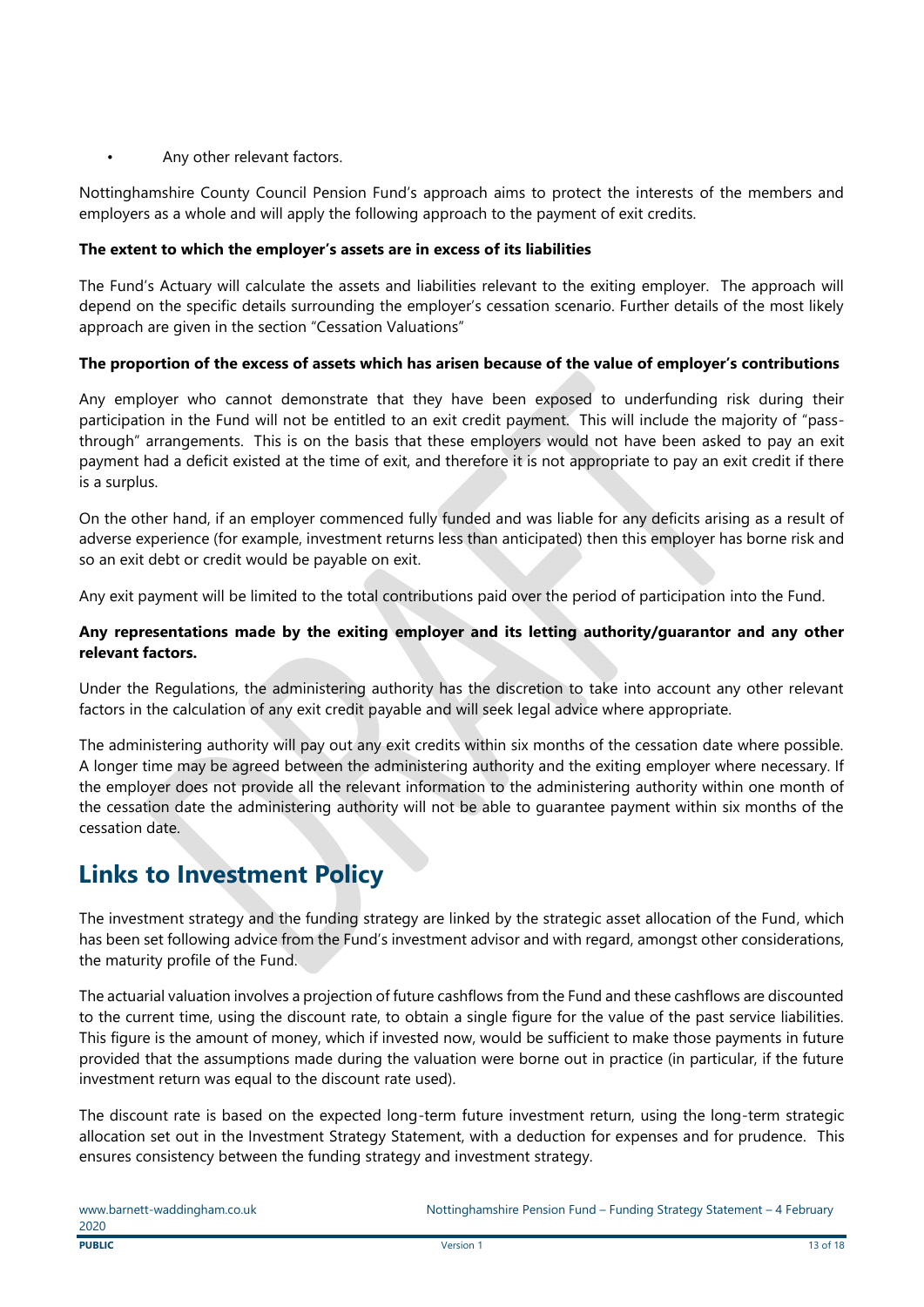# **Risks and Counter Measures**

Whilst the funding strategy attempts to satisfy the funding objectives of ensuring sufficient assets to meet pension liabilities and stable levels of employer contributions, it is recognised that there are risks that may impact on the funding strategy and hence the ability of the strategy to meet the funding objectives.

The major risks to the funding strategy are financial, although there are other external factors including demographic risks, regulatory risks, and governance risks.

### **Financial Risks**

The main financial risk is that the actual investment strategy fails to produce the expected rate of investment return (in real terms) that underlies the funding strategy. This could be due to a number of factors, including market returns being less than expected and/or the fund managers who are employed to implement the chosen investment strategy failing to achieve their performance targets.

The valuation results are most sensitive to the real discount rate. Broadly speaking an increase/decrease of 0.1% per annum in the real discount rate will decrease/increase the valuation of the liabilities by 2%, and decrease/increase the required employer contribution by around 0.6% of payroll p.a.

However, the Nottinghamshire Pension Fund Committee regularly monitors the investment returns achieved by the fund managers and receives advice from officers and independent advisers on investment strategy.

The Committee may also seek advice from the Fund Actuary on valuation related matters. In addition, the Fund Actuary may provide funding updates between valuations to check whether the funding strategy continues to meet the funding objectives.

### **Demographic Risks**

Allowance is made in the funding strategy via the actuarial assumptions for a continuing improvement in life expectancy. However, the main demographic risk to the funding strategy is that it might underestimate the continuing improvement in longevity. For example, an increase of one year to life expectancy of all members in the Fund will reduce the funding level by approximately 1%.

The actual mortality of pensioners in the Fund is monitored by the Fund Actuary at each actuarial valuation and assumptions are kept under review.

The liabilities of the Fund can also increase by more than has been planned as a result of early retirements. However, the Administering Authority monitors the incidence of early retirements and procedures are in place that require individual employers to pay additional amounts into the Fund to meet any additional costs arising from early retirements.

### **Maturity risk**

The maturity of a Fund (or of an employer in the Fund) is an assessment of how close on average the members are to retirement (or already retired). The more mature the Fund or employer, the greater proportion of its membership that is near or in retirement. For a mature Fund or employer, the time available to generate investment returns is shorter and therefore the level of maturity needs to be considered as part of setting funding and investment strategies.

The cashflow profile of the Fund needs to be considered alongside the level of maturity: as a Fund matures, the ratio of active to pensioner members falls, meaning the ratio of contributions being paid into the Fund to the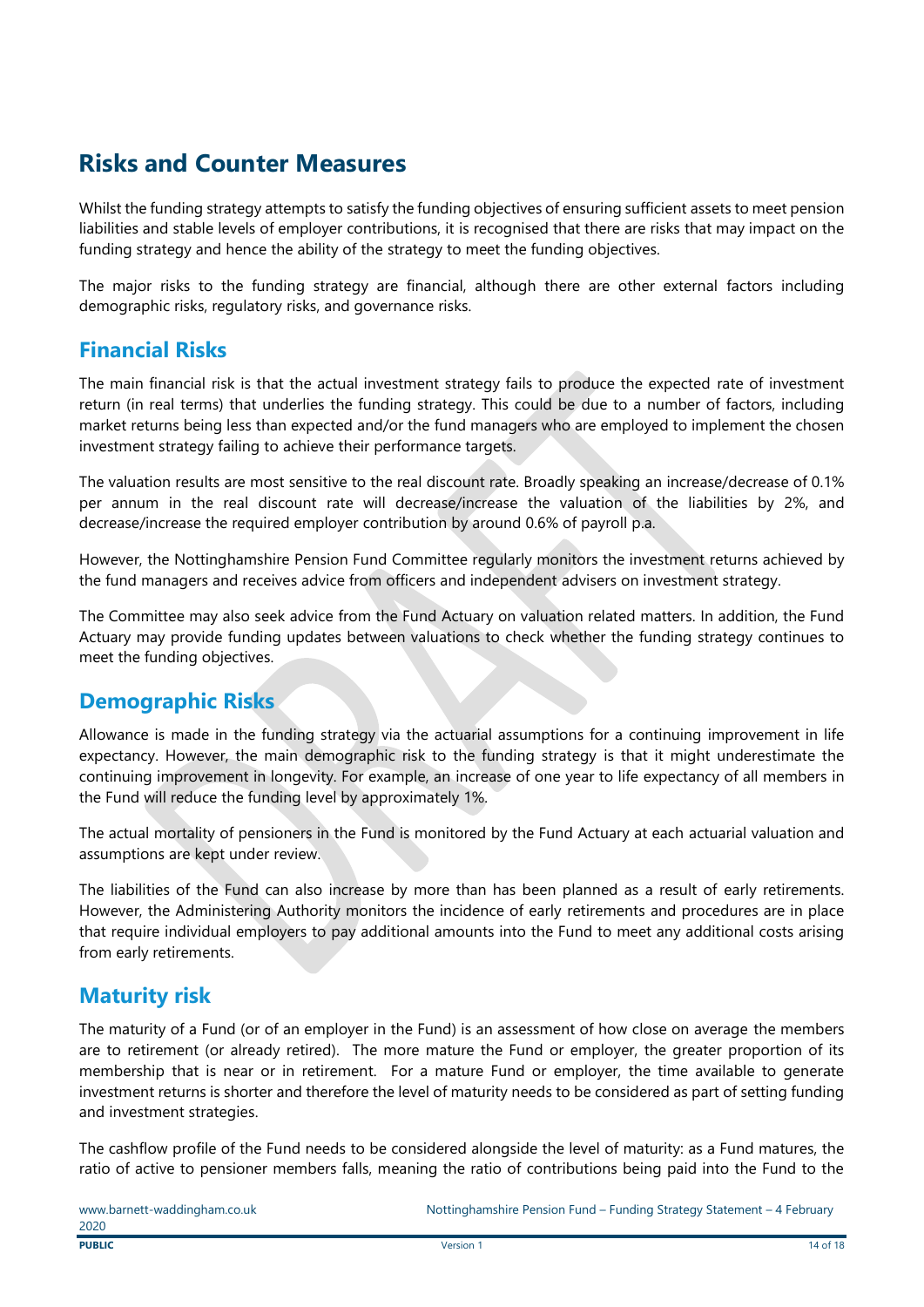benefits being paid out of the Fund also falls. This therefore increases the risk of the Fund having to sell assets in order to meets its benefit payments.

The government has published a consultation (*Local government pension scheme: changes to the local valuation cycle and management of employer risk*) which may affect the Fund's exposure to maturity risk. More information on this can be found in the **Error! Reference source not found.** section below.

### **Regulatory Risks**

The benefits provided by the Scheme and employee contribution levels are set out in Regulations determined by central Government. Regulations also place certain limitations on how the assets can be invested. The tax status of the invested assets is also determined by the Government.

The funding strategy is therefore exposed to the risks of changes in the Regulations governing the Scheme and changes to the tax regime which may affect the cost to individual employers participating in the Scheme.

However, the Administering Authority participates in any consultation process of any proposed changes in Regulations and seeks advice from the Fund Actuary on the financial implications of any proposed changes.

There are a number of general risks to the Fund and the LGPS, including:

- If the LGPS was to be discontinued in its current form it is not known what would happen to members' benefits.
- The potential effects of GMP equalisation between males and females, if implemented, are not yet known.
- More generally, as a statutory scheme the benefits provided by the LGPS or the structure of the scheme could be changed by the government.
- The State Pension Age is due to be reviewed by the government in the next few years.

At the time of preparing this FSS, specific regulatory risks of particular interest to the LGPS are in relation to the McCloud/Sargeant judgements, the cost cap mechanism, and the timing of future funding valuations consultation. These are discussed in the sections below.

#### **McCloud/Sargeant judgements and cost cap**

The 2016 national Scheme valuation was used to determine the results of HM Treasury's (HMT) employer cost cap mechanism for the first time. The HMT cost cap mechanism was brought in after Lord Hutton's review of public service pensions with the aim of providing protection to taxpayers and employees against unexpected changes (expected to be increases) in pension costs. The cost control mechanism only considers "member costs". These are the costs relating to changes in assumptions made to carry out valuations relating to the profile of the Scheme members, e.g. costs relating to how long members are expected to live for and draw their pension. Therefore, assumptions such as future expected levels of investment returns and levels of inflation are not included in the calculation, so have no impact on the cost management outcome.

The 2016 HMT cost cap valuation revealed a fall in these costs and therefore a requirement to enhance Scheme benefits from 1 April 2019. However, as a funded Scheme, the LGPS also had a cost cap mechanism controlled by the Scheme Advisory Board (SAB) in place and HMT allowed SAB to put together a package of proposed benefit changes in order for the LGPS to no longer breach the HMT cost cap. These benefit changes were due to be consulted on with all stakeholders and implemented from 1 April 2019.

However, on 20 December 2018 there was a judgement made by the Court of Appeal which resulted in the government announcing their decision to pause the cost cap process across all public service schemes. This was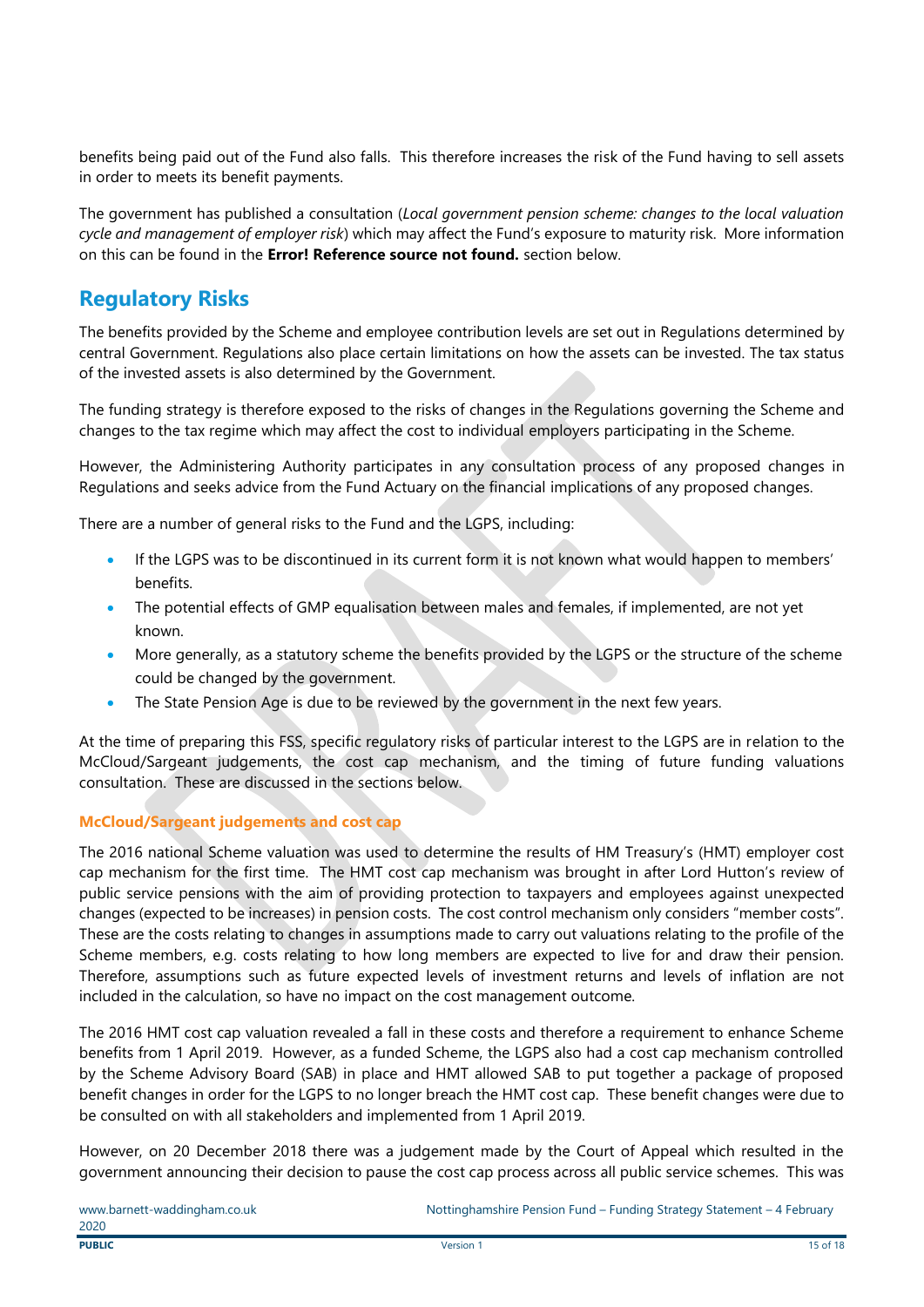in relation to two employment tribunal cases which were brought against the government in relation to possible discrimination in the implementation of transitional protection following the introduction of the reformed 2015 public service pension schemes from 1 April 2015. Transitional protection enabled some members to remain in their pre-2015 schemes after 1 April 2015 until retirement or the end of a pre-determined tapered protection period. The claimants challenged the transitional protection arrangements on the grounds of direct age discrimination, equal pay and indirect gender and race discrimination.

The first case (McCloud) relating to the Judicial Pension Scheme was ruled in favour of the claimants, while the second case (Sargeant) in relation to the Fire scheme was ruled against the claimants. Both rulings were appealed and as the two cases were closely linked, the Court of Appeal decided to combine the two cases. In December 2018, the Court of Appeal ruled that the transitional protection offered to some members as part of the reforms amounts to unlawful discrimination. On 27 June 2019 the Supreme Court denied the government's request for an appeal in the case. A remedy is still to be either imposed by the Employment Tribunal or negotiated and applied to all public service schemes, so it is not yet clear how this judgement may affect LGPS members' past or future service benefits. It has, however, been noted by government in its 15 July 2019 statement that it expects to have to amend all public service schemes, including the LGPS.

On 16 July 2020, the Government published a consultation on the proposed remedy to be applied to LGPS benefits and at the same time announced the unpausing of the 2016 cost cap process which will take into account the remedy for the McCloud and Sargeant judgement. The consultation closed on 8 October 2020 and the final remedy will only be known after the consultation responses have been reviewed and a final set of remedial Regulations are published.

At the time of drafting this FSS, it is not yet known what the effect on the current and future LGPS benefits will be.

#### **Consultation: Local government pension scheme: changes to the local valuation cycle and management of employer risk**

On 8 May 2019, the government published a consultation seeking views on policy proposals to amend the rules of the LGPS in England and Wales. The consultation covered:

- amendments to the local fund valuations from the current three-year (triennial) to a four-year (quadrennial) cycle;
- a number of measures aimed at mitigating the risks of moving from a triennial to a quadrennial cycle;
- proposals for flexibility on exit payments;
- proposals for further policy changes to exit credits; and
- proposals for changes to the employers required to offer LGPS membership.

The consultation is currently ongoing: the consultation was closed to responses on 31 July 2019 and an outcome is now awaited. So far, two partial responses to the consultation have been issued:

- On 27 February 2020, a partial response was issued relating to policy changes to exit credits
- On 26 August 2020, a partial response was issued relating to review of employer contributions and flexibility on exit payments

This FSS has been updated in light of these responses and will be revisited again once the outcomes are known for the remaining items.

Detail of the outstanding policy proposals are outlined below:

#### **Timing of future actuarial valuations**

LGPS valuations currently take place on a triennial basis which results in employer contributions being reviewed every three years. In September 2018 it was announced by the Chief Secretary to HMT, Elizabeth Truss, that the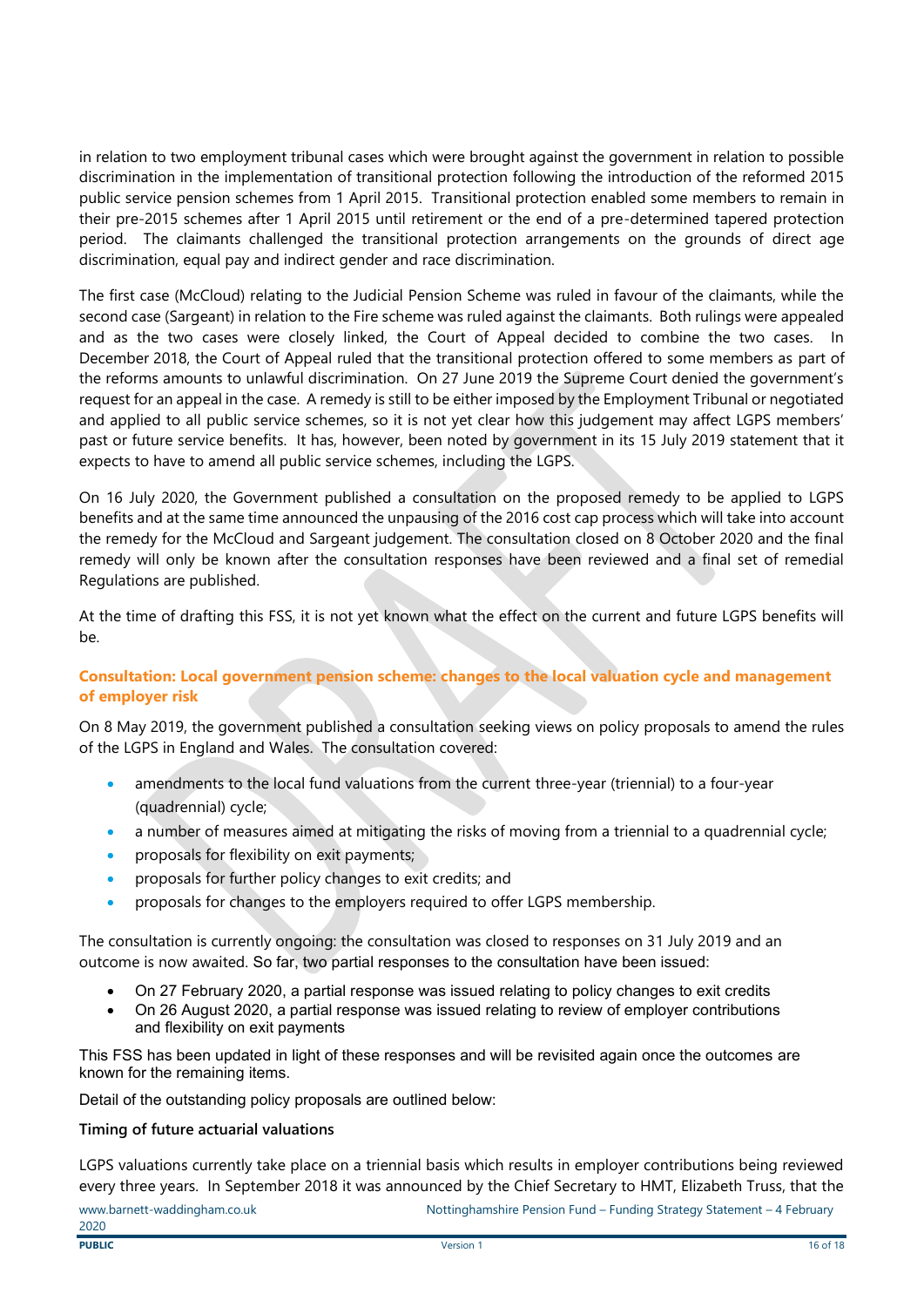national Scheme valuation would take place on a quadrennial basis (i.e. every four years) along with the other public sector pension schemes. The results of the national Scheme valuation are used to test the cost control cap mechanism and HMT believed that all public sector scheme should have the cost cap test happen at the same time with the next quadrennial valuation in 2020 and then 2024.

#### **Changes to employers required to offer LGPS membership**

At the time of drafting this FSS, under the current Regulations, further education corporations, sixth form college corporations and higher education corporations in England and Wales are required to offer membership of the LGPS to their non-teaching staff.

With consideration of the nature of the LGPS and the changes in nature of the further education and higher education sectors, the government has proposed to remove the requirement for further education corporations, sixth form college corporations and higher education corporations in England to offer new employees access to the LGPS. This could impact on the level of maturity of the Fund and the cashflow profile. For example, increased risk of contribution income being insufficient to meet benefit outgo, if not in the short term then in the long term as the payroll in respect of these types of employers decreases with fewer and fewer active members participating in the Fund.

This also brings an increased risk to the Fund in relation to these employers becoming exiting employers in the Fund. Should they decide not to admit new members to the Fund, the active membership attributable to the employers will gradually reduce to zero, triggering an exit under the Regulations and a potential significant exit payment. This has the associated risk of the employer not being able to meet the exit payment and thus the exit payment falling to the other employers in the Fund.

There are relatively few employers of this type currently participating in the Fund and so the risks are considered relatively low at present.

### **Employer Risks**

Many different employers participate in the Fund. Accordingly, it is recognised that a number of employer-specific events could impact on the funding strategy including:

- Structural changes in an individual employer's membership
- An individual employer deciding to close the Scheme to new employees
- An employer ceasing to exist without having fully funded their pension liabilities.

The Administering Authority monitors the position of employers participating in the Fund, particularly those which may be susceptible to the events outlined and takes advice from the Fund Actuary when required.

In addition, the Administering Authority keeps in close touch with all individual employers participating in the Fund to ensure that, as Administering Authority, it has the most up to date information available on individual employer situations. It also keeps individual employers briefed on funding and related issues.

# **Monitoring and Review**

This FSS is reviewed formally, in consultation with the key parties as appropriate, at least every three years to tie in with the triennial actuarial valuation process.

The most recent valuation was carried out as at 31 March 2019, certifying the contribution rates payable by each employer in the Fund for the period from 1 April 2020 to 31 March 2023.